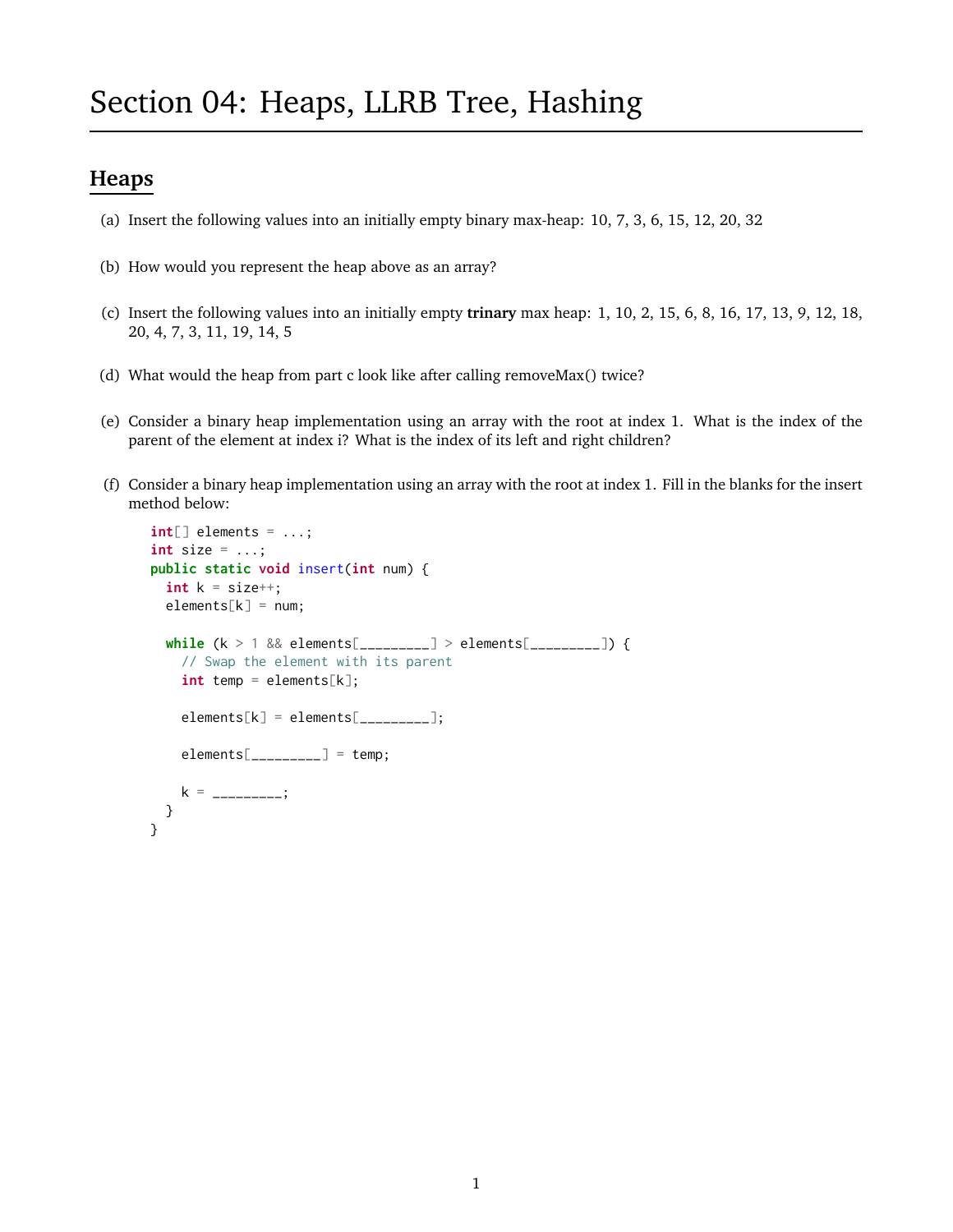# **Big-**O **BST, B-Tree, Left-Leaning Red-Black (LLRB) Tree**

#### **0.1. Runtime**

Write down a tight big-O for each of the following operation. Unless otherwise noted, give a bound in the worst case.

- (a) Insert and find in a BST Insert :  $O(\underline{\hspace{1cm}})$  Find :  $O(\underline{\hspace{1cm}})$  One sentence Explanation:
- (b) Insert and find in a 2-3 Tree Insert :  $O(\underline{\hspace{2cm}})$  Find :  $O(\underline{\hspace{2cm}})$  One sentence Explanation:
- (c) Insert and find in a LLRB Tree Insert :  $O(\underline{\hspace{2cm}})$  Find :  $O(\underline{\hspace{2cm}})$  One sentence Explanation:
- (d) Find the minimum value in a LLRB tree containing n elements  $O(\underline{\hspace{2cm}})$  One sentence Explanation:
- (e) Find the k-th largest item in a LLRB tree containing n elements  $O($   $)$  One sentence Explanation:
- (f) List elements of LLRB tree in sorted otder  $O($  ) One sentence Explanation:

#### **0.2. Dictionaries Comparison**

- (a) What are the similarities in the constraints on the data type you can store in a B-Tree and Red-Black Tree?
- (b) When is using a Red-Black Tree preferred over a BST?
- (c) When is using a BST preferred over a Red-Black Tree?
- (d) When is a Red-Black tree preferred over another dictionary implementation, such as a HashMap?

#### **0.3. Design Choice**

- (a) Imagine a database containing information about all trains leaving the Washington Union station on Monday. Each train is assigned a departure time, a destination, and a unique 8-digit train ID number. What data structures you would use to solve each of the following scenarios. Depending on scenario, you may need to either (a) use multiple data structures or (b) modify the implementation of some data structure. Justify your choice.
- (b) Suppose the schedule contains 200 trains with 52 destinations. You want to easily list out the trains by destination.
- (c) In the question above, trains were listed by destination. Now, trains with the same destination should further be sorted by departure time
- (d) A train station wants to create a digital kiosk. The kiosk should be able to efficiently and frequently complete look-ups by train ID number so visitors can purchase tickets or track the location of a train. The kiosk should also be able to list out all the train IDs in ascending order, for visitors who do not know their train ID. Note that the database of trains is not updated often, so the removal and additions of new trains happen infrequently (aside from when first populating your chosen DS with trains).